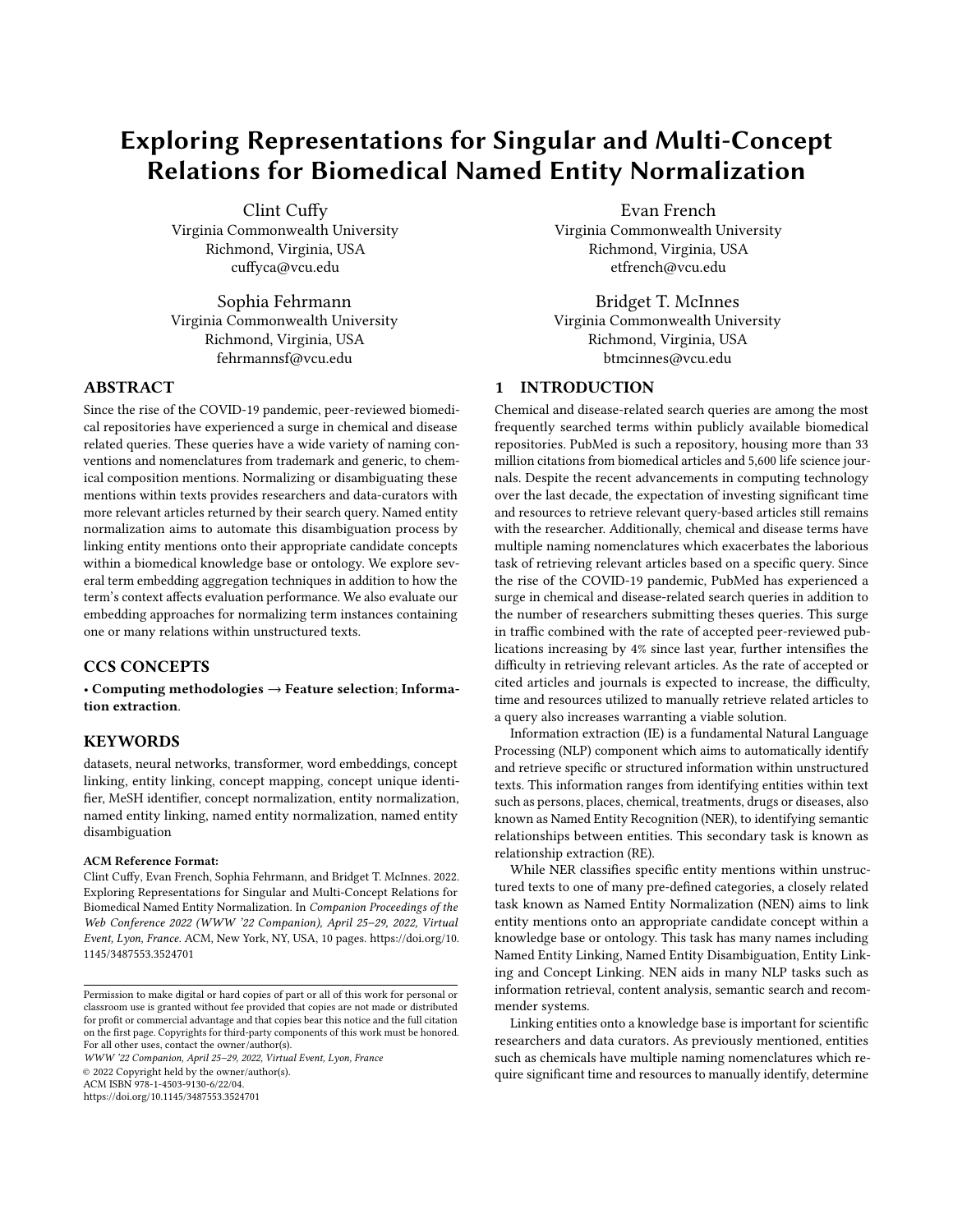and categorize the minute differences between synonymous or similar chemicals. While chemicals can be referred to by their trademark or generic names, utilization of their chemical composition is often noted within biomedical text. This does not include mis-spellings and non-standard nomenclatures which can also have detrimental effects for relevant article retrieval. NEN aims to normalize these mentions by linking them to related concepts within an ontology. This has an effect of disambiguating multiple forms of synonymous terms or naming variations. This simplifies searching criteria and expedites the laborious task of sorting through irrelevant articles.

In this study, we evaluate several approaches to linking chemical and disease mentions within abstracts and full-text articles onto ontologies within the biomedical domain. We utilize the BioBERT [9] model as our base term encoder. We extract term representations as embeddings in one of three ways: 1) averaged sub-word token representation of a term, 2) first sub-word token representation of the term and 3) last sub-word token representation of the term. To generate high quality term embedding representations, we include term context in one of three ways: 1) we utilize the sequence containing the term, 2) we utilize the sequences before and after in addition to the sequence containing the term and 3) we maximize context of the surrounding term by filling the encoder buffer with all surrounding sequences.

In addition to these approaches, we evaluate model performance while capturing one-to-one and one-to-many relations, between terms and their candidate concepts. Our one-to-one approach links a term to a single concept. Likewise, our one-to-many approach links a term to multiple candidate concepts. We found minute differences between the quality of term embeddings with respect to variations of the term's context used to generate the embeddings for one-toone relations. In comparison, differences in evaluation performance were noted when classifying one-to-many relations. Each of these approaches captures different but important aspects of how term embeddings are represented for mapping to candidate concepts within biomedical ontologies. We provide a comprehensive listing of results among our approaches and a detailed analysis of our findings.

#### 2 RELATED WORKS

Typically, NEN can be categorized as four main approaches: rulebased, learning-based, multilingual-based and joint learning-based. For the learning-based approaches, they can be further classified as machine learning versus deep learning methods. This classification sometimes creates an overlap between deep learning-based and joint-learning based works. In this section, we describe related works that are closely associated with our approach.

Early attempts at NEN were all rule-based methods which leveraged synonym, acronym, and abbreviation dictionaries to map terms found in biomedical text to ontologies such as MeSH and MedDRA [2, 12]. Rule-based methods remain popular for production usage because of their configurability and ease of interpretation [\[21\]](#page-8-0), but they are unable to compete with learning-based methods in terms of accuracy or F-measure [11]. For this reason, machine learning and deep learning approaches dominate recent work in the field. Leaman, et al [8] pioneered the first machine

learning NEN system with DNorm, which utilized a pairwise learning to rank method to learn mappings from term frequency-inverse document frequency (TF-IDF) representations of mentions to representations of concept names. Unlike the early systems, which simultaneously extracted and normalized entities as they processed documents in their entirety, DNorm considered only the mentions themselves when scoring their vector representations. DNorm (using BANNER [7] to extract mentions) demonstrated a 20+ point improvement over MetaMap[2] in terms of F-measure on the NCBI disease corpus [4].

Later systems improved on the DNorm baseline by representing mentions with static word embeddings (rather than TF-IDF vectors) and feeding them through convolutional neural network (CNN) and recurrent neural network models [19] to perform the prediction. Tutubalina, et al demonstrated that these higher quality embeddings coupled with more powerful models could outperform DNorm by up to 12 points in terms of accuracy on the AskAPatient dataset [6]. Mondal, et al [14] also used static word embeddings and a CNN classifier, but split the prediction process into two stages. In the first stage, they used cosine similarity and Jaccard overlap to identify a small set of candidate concepts for each mention. Then, in the latter stage, they used a CNN, which had been trained to differentiate between correct and incorrect concept mappings, to predict which candidate concept mapped to each mention. Sung, et al. [17] employed a similar two step paradigm in their BioSYN system, trading static vector representations of mentions for BioBERT encodings. Liu, et al. [11], built on the prediction stage with their SAPBERT system and trained BERT models to differentiate correct mention-concept mappings from incorrect ones where the incorrect concept was very similar to the mention. Finally, Angell, et al [1] addressed a key weakness of the BioSYN system, namely that if the correct concept was not identified in the candidate generation phase, it was a priori excluded from being correctly identified during the final prediction. This is especially problematic for mentions that are ambiguous on their own, but which are referenced more explicitly elsewhere in the document. Their system generated candidates for each mention and then used a clustering algorithm on all mentions and candidates in a given document which created groups of at most one concept mapped to any number of mentions. Their state of the art performance demonstrated the importance of locally contextualizing mentions for proper linking.

#### 3 DATA

We utilize the BioCreative V CDR [10], BioCreative VII Track II CDR [5], Biocreative VII Track II NLMChem [5] and NCBI disease [4] datasets. These datasets contain PubMed titles (T), abstracts (A) and full-text articles (F) which map chemical and disease mentions to Medical Subject Headings (MeSH) [12] or concept unique identifiers (CUIs). These CUIs refer to a concept within the UMLS ontology <sup>[1](#page-1-0)</sup>. Each dataset also contains two types of mappings for NEN: 1) one-to-one relations and 2) one-to-many relations. One-toone relations, maps a term to a single concept while one-to-many maps a term to multiple concepts. One-to-one relations comprises the majority of NEN instances within each dataset. One-to-many instances have two types of mentions: 1) individual mention, and 2)

<span id="page-1-0"></span><sup>1</sup>https://www.nlm.nih.gov/research/umls/index.html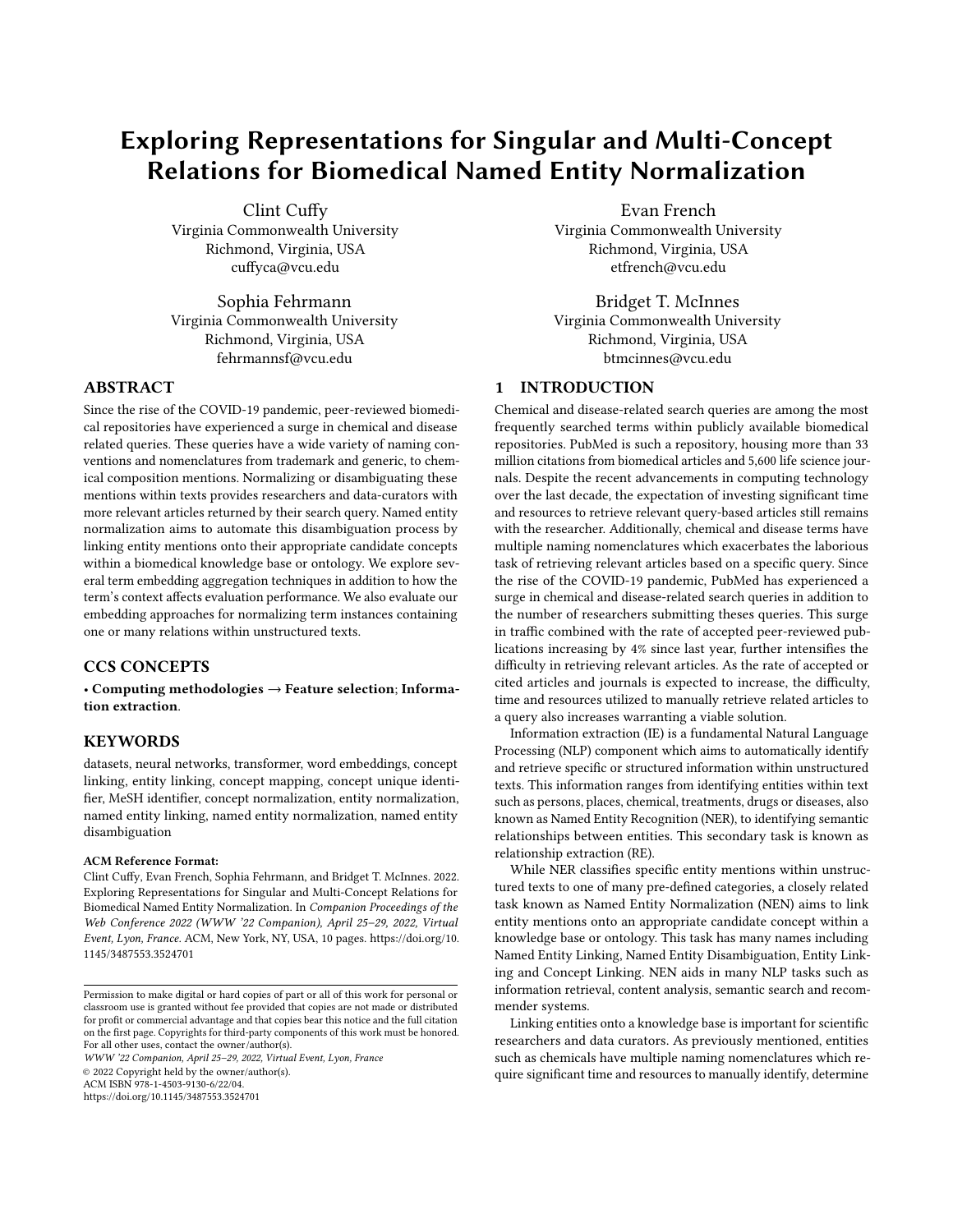<span id="page-2-0"></span>

| Name                           | <b>BC5CDR</b> | BC7T2-CDR | <b>BC7T2-(N)</b> | <b>NCBI</b> |
|--------------------------------|---------------|-----------|------------------|-------------|
| Document Type                  | T A           | T A       | F                | А           |
| <b>Number of Documents</b>     | 1500          | 1500      | 150              | 792         |
| Number of Passages             | 3000          | 3000      | 10252            | 1586        |
| <b>Number Unique Terms</b>     | 5196          | 2151      | 4397             | 1977        |
| <b>Number Unique Concepts</b>  | 2351          | 1270      | 1812             | 755         |
| Average Sentence Length        | 15.67         | 15.62     | 14.69            | 19.44       |
| Average Sentences Per Passage  | 6.09          | 6.09      | 4.97             | 4.98        |
| Average Words Per Passage      | 95.26         | 95.26     | 73.15            | 96.98       |
| Average Sentences Per Document | 12.19         | 12.19     | 340.19           | 9.98        |
| Average Words Per Document     | 190.53        | 190.53    | 4999.61          | 194.21      |
| Number of Mapping Instances    | 29271         | 15953     | 38339            | 6824        |
| <b>Individual Mentions</b>     | 486           | 18        |                  |             |
| <b>Composite Mentions</b>      | 235           | 8         |                  | 159         |
| Composite Mentions (Unlabeled) | 38            | 9         | 2318             | 39          |

Table 1: Dataset Statistics

BC7T2-(N): BC7T2-NLMChem, A: Abstracts, F: Full-text articles

composite mentio@omposite mentions map a term to multiple concepts while individual mentions map the distinct term words within a composite mention to their individual concepts. We show this di erence in the Figur[e 2](#page-8-1) of the appendix section. We list several statistical categories including document type, number of documents, number of unique terms and number of unique concept identi ers. In addition to listing the number of individual and composite mentions, we list the number of composite mentions which have not been labeled within each dataset. We provide these statistics for each dataset in Tab[le](#page-2-0) 1 below.

#### 4 METHODS

language model utilized in our approach. Second, how data is rep- 512 token limit, storing the sequence containing the chemical or resented and how context is provided to generate our term embeddings. Third, how our term embeddings are generated and diering types of term embeddings. Finally, we discuss our methods to quan-Figur[e 3](#page-9-1) of the appendix section. tify one-to-one versus one-to-many relations found within the data.

#### 4.1 Base Language Model

We use the cased implementation of DMIS LaBis irectional Encoder Representations from Transformers for Biomedical Text M ing (BioBert) [9] language model as our base encoder. This is a transformer-based 20 language model which has been pre-trained on biomedical data including Pub-Med abstracts and Pub-Med Cen-tation of the chemical or disease mention; 2) extracting the rst tral full-text articles. This language model is also ne-tuned using three biomedical text mining NLP tasks which includes: 1) NER, 2) Question Answering, and 3) RD[ We propose a single output classication layer stacked on-top of the BioBERT encoder for the task of NEN. This classi cation layer accepts a term representation as input and provides a prediction in one of two ways: 1) as a probability distribution over all candidate concepts within the vocabulary; or 2) a probability score for each candidate concept Each of the datasets contains two types of term-to-concept mapwithin the vocabulary i.e. softmax vs sigmoid. The vocabulary of candidate concepts consists of the unique MeSH or CUI concepts of the relationship between a term and candidate concept. While

existing within the training, development and testing sub-sets for each dataset.

# 4.2 Term Context and Representation

In the section, we discuss our methods. First, we discuss the base before and after; and 3) we maximize context by using BioBERT's As each dataset is comprised of abstracts and full-text articles, our data pre-processing steps include identifying the specic sequences containing chemical or disease mentions. After these sequences have been identi ed, we generate contextual sub-word embeddings by including the chemical or disease term's context using one of three approaches: 1) only the sequence containing the chemical or disease mention is utilized; 2) we utilize the sequence containing the chemical or disease mention, in addition to the sequences disease mention and its surrounding sequences until the token limit has been reached. We provide an example of these approaches in

> We tokenize these text sequences using the BioBERT tokenizer, which splits certain words within the sequence into sub-word tokens based on the existing vocabulary within its word-piece tokenization strategy. We mask these chemical and disease term subword tokens for use within our term embedding extraction layer, which identi es and extracts the respective sub-word embeddings in one of three ways: 1) providing an average embedding represensub-word embedding of the chemical or disease mention; or 3) extracting the last sub-word embedding of the chemical or disease mention. Each embedding type produces a single 768 length representation which is fed into the subsequent classi cation layer for mapping over the distribution of unique candidate concepts.

# 4.3 One-to-One vs One-to-Many Relations

pings: 1) one-to-one and 2) one-to-many. These refer to the nature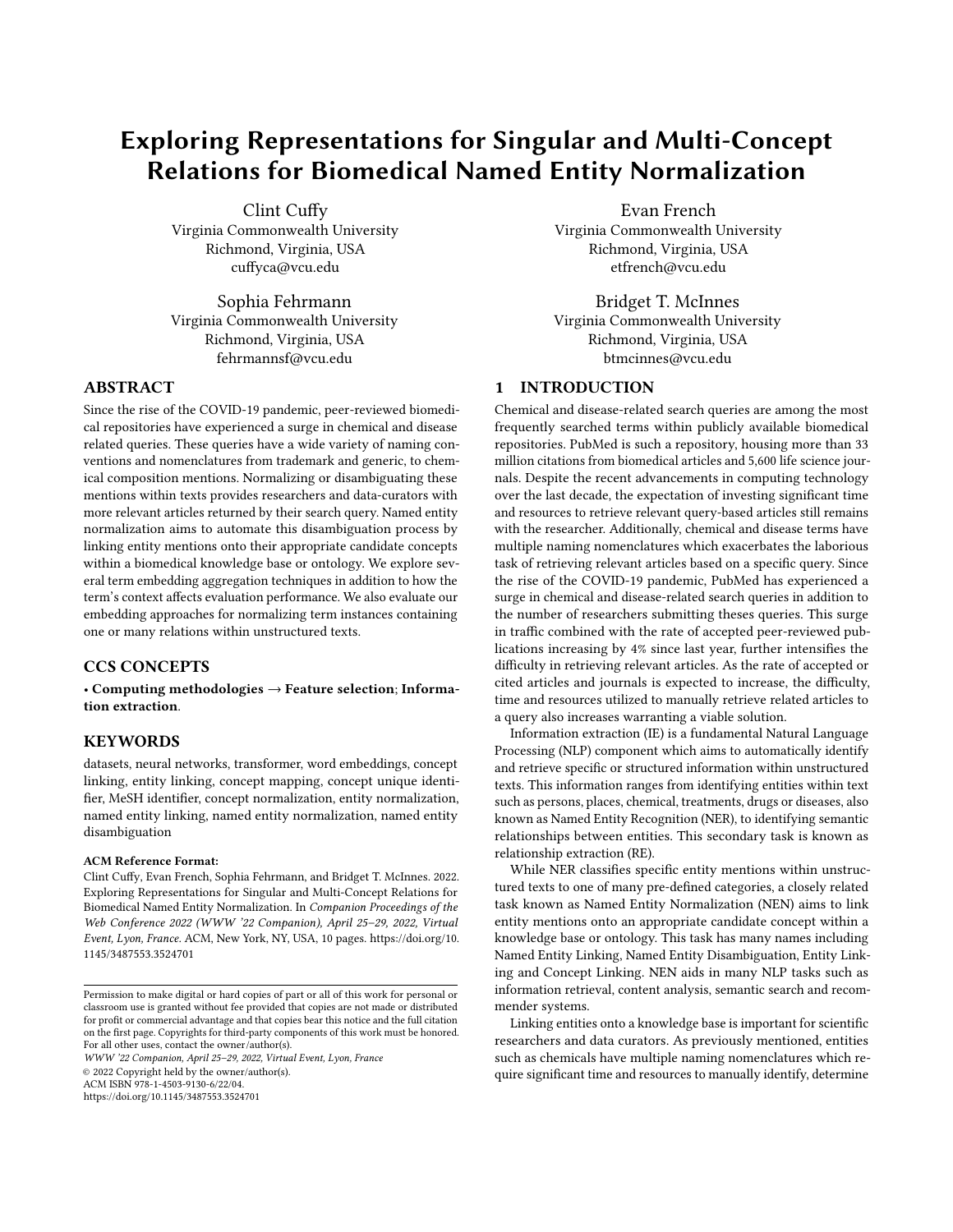Figure 1: Named Entity Normalization (NEN) Model

This depiction demonstrates embedding context as the term's sequence. We also explore two more context aggregation methods which are not shown.

one-to-one maps a term to a single candidate concept, one-to-many instances can produce conicts during model training and reduce maps a term to multiple candidate concepts. However, one-to-many instances have two types of mentions: individual mention and 2) composite mentionComposite mentions map a term to multiple concepts while individual mentions map the distinct term words within a composite mention to their individual concepts. We show this di erence in the Figure 2 of the appendix section. Typical neural network-based NEN approaches focus on mapping a term to a single concept, however we compare both one-to-one and oneto-many mappings using standard categorical cross-entropy and binary cross-entropy losses.

For our one-to-one approach, we use categorical cross-entropy loss with softmax activation within the classi cation layer. This provides a normalized distribution over our candidate concept labels which sum to '1' i.e. multi-class classi cation. For each term-toconcept classi cation instance, we designate the concept identi er with the highest probability score as the assigned candidate concept to the term. For our one-to-many approach, we use binary cross-entropy loss with sigmoid activation within the classication layer. This provides an independent probability score for each concept identi er label i.e. multi-label classi cation. We perform thresholding using the inection point of the sigmoid function i.e. 0.5, such that all probability scores 0.5 or greater are set to '1' and scores less than 0.5 are set to '0'. We use this thresholding method to assign one or more candidate concepts to a term. For each composite mention, their respective individual mentions are provided within each dataset. Training on both types of composite mention

model generalizability. Both relation approaches train using one-toone relations existing within the data. However, we omit composite mentions for our one-to-one models and individual mentions for our one-to-many models.

#### 4.4 Evaluation

After each model has been trained, we run inference over all test set instances and measure the performance of our approaches using strict and approximate mention-level precision, recall and f1-score metrics, used by the BioCreative VII Track 2 challenge and described by Tsataronis, et. al $\beta$ . Instead of aggregating counts for all term-to-concept predictions given a passage, this method evaluates the unique set of term-to-concept predictions within a passage i.e. identical instances of term-to-concept predictions are skipped within a passage and only the unique term-to-concept pair counts are aggregated. While the strict method evaluates predicted term concept identi ers against their ground truth labels, the approximate method evaluates performance by linking predicted term and ground truth concept identi ers to their parents concepts within the ontology and generates precision (P), recall (R) and f1-scores (F1) using the lowest common ancestor algorithm.

#### 5 EXPERIMENTAL DETAILS

We utilize the PyTorch [5] implementation of the DMIS Lab BioBERT v1.2 [9] as our base encoder among all experiments. We chose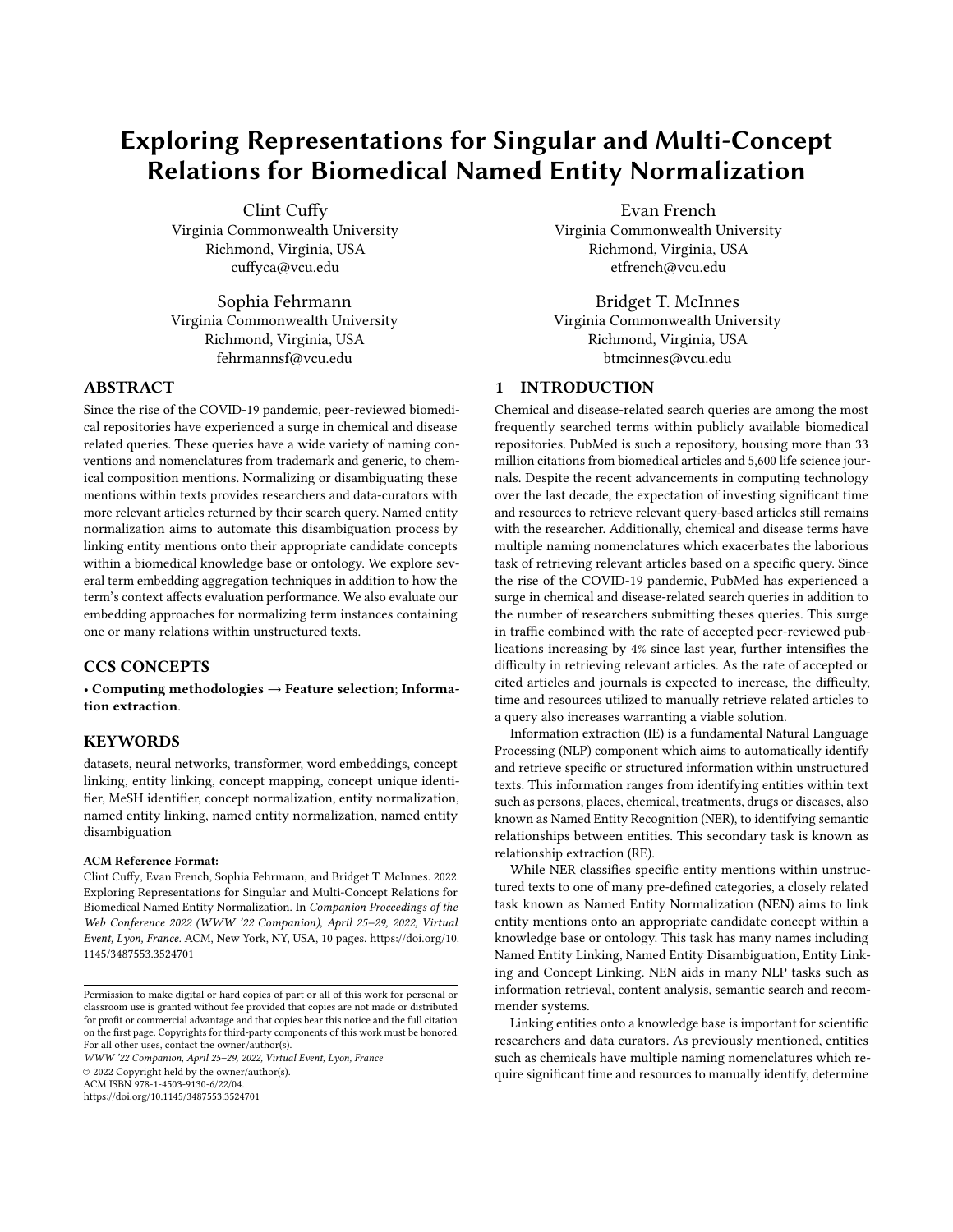this due to the PyTorch implementation's increased maximum token length of 512 in comparison to Tensor ow's 128. Data pretheir ASCII equivalents i.e. soft-hyphen, thin white-space, nonbreaking and no-break spaces. We remove other special unicode one-to-one relations. characters including trademark, service mark, registered and copyright symbols in addition to separating all periods from the nal word within a sentence by inserting a single white-space.

To extract the rst, last or mean pooling of sub-word embeddings for a term, we implement a custom Kera<sup>3</sup> layer which forward propagates this xed 768 length term embedding to a classication layer. This classi cation layer provides probability scores over the concept identi er vocabulary as output of the model.

We train our models on NVIDIA Tesla V100 PCIe 32 GB GPUs by freezing the BERT layer parameters and using the ADAM optimizer with a learning rate of 2e-4, batch size of 10, standard learning rate decay values and beta parameters. We train our one-to-one models for 20 epochs and use early stopping while monitoring loss with a persistence value of 2. Similarly, we train our one-to-many models for 50 epochs and use early stopping while monitoring loss with a persistence value of 2. We perform class weighting by setting the concept-less class to 0.125 and leave all remaining candidate datasets. When examining our model's ability to di erentiate beconcept classes as 1.

# 6 RESULTS AND DISCUSSION

In this section, we present all our results over all data-sources for our approaches and discussion of our ndings. We present and discuss our term embedding type approaches. We then present our Given our best approach of generating high quality embeddings results for the various approaches to contextualize term embeddings. Finally, we compare our approaches for capturing one-to-one and one-to-many relations. We also compare our results to previous work. We list these results in Tables 2, 3 and 5.

#### 6.1 Term Embedding Types

We perform three types of embedding generation approaches for NEN. Of the three types of approaches: averaging, rst and last, our results show that averaging all sub-word embeddings within a given term consistently performed the best when compared to using the term's rst or last sub-word embedding. Using the term's rst sub-word embedding followed averaging while using the term's last sub-word embedding performed the least favorable among the three approaches. Our results show this trend holds true among all datasets and embedding context types for both one-to-one and one-to-many relations experiments.

# 6.2 Term Context

In addition to the embedding type approaches utilized to provide the high quality term embeddings, we explore how a term's context used to generate these embeddings aects evaluation performance. we perform an indirect comparison of our approach to previous The three context type approaches include: 1) only using the term sequence; 2) using the sequences occurring before and after the utilizes similar term context aggregation and embedding generation term sequence in addition to the term sequence; and 3) maximizing term context by including all possible sequences surrounding the generate an averaged term embedding performed the best with entity typing and NEN for one-to-one relations. They evaluate

processing steps include converting several unicode characters to before and after the term sequence, and averaging the term's subthe BC5CDR, BC7T2-CDR and BC7T2-NLMChem datasets for oneto-one relations. Conversely, including the sequences immediately word embeddings performed the best with the NCBI dataset for

> While using the term sequence generally performs best with averaging for one-to-one relations, including the sequences before and after the term sequence, and averaging performed the best with the BC5CDR, BC7T2-NLMChem and NCBI datasets for oneto-many relations. For the BC7T2-CDR, we found maximizing the context to generate an average term representation provided the best performance for one-to-many relations.

#### 6.3 One-to-One vs. One-to-Many Relations

We have shown that averaging performs best between embedding types and the context utilized to provide the highest quality term embeddings are dependent on the dataset. When examining our approaches to quantify one-to-one and one-to-many relations, we found that our one-to-many approach provides greater evaluation performance than capturing one-to-one relations for all embedding types over the BC5CDR, BC7T2-CDR and BC7T2-NLMChem tween one-to-one and one-to-many relations within the NCBI dataset, our results did not show a noticeable change in F1 performance.

# 6.4 Strict vs. Approximate Comparison

over each dataset, we compare strict versus approximate evaluation methods for both one-to-one and one-to-many relations. The approximate evaluation method measures model performance using the lowest common ancestor algorithm. This method links predicted and gold child candidate concepts to their parent concepts within the UMLS ontology. In comparison, the strict evaluation method computes evaluation metrics based on the exact matching of candidate concepts between the predicted and gold data.

Results show that the approximate evaluation method improves one-to-one relation evaluation performance across all reported datasets. For our one-to-many relation approaches, we found the approximate evaluation method improves performance for the BC7T2- CDR and NCBI datasets. Interestingly, this method decreased performance for one-to-many relations across the BC5CDR and NCBI datasets when compared to their strict counterparts. We provide these results in Table 4.

#### 6.5 Indirect Comparison with Previous Works

term sequence. We found that only using the term sequence to learning and hierarchical BERT-based models for the tasks of NER, Given our best approach of generating high quality embeddings to classify one-to-one relations for the BC5CDR dataset (i.e. averaged embedding type only using the term sequence to generate context) work. Of all recent NEN publications, we found Wiatrack, et.  $22$ approaches in addition to evaluating similar candidate concept types and reporting metrics. Their approaches include both joint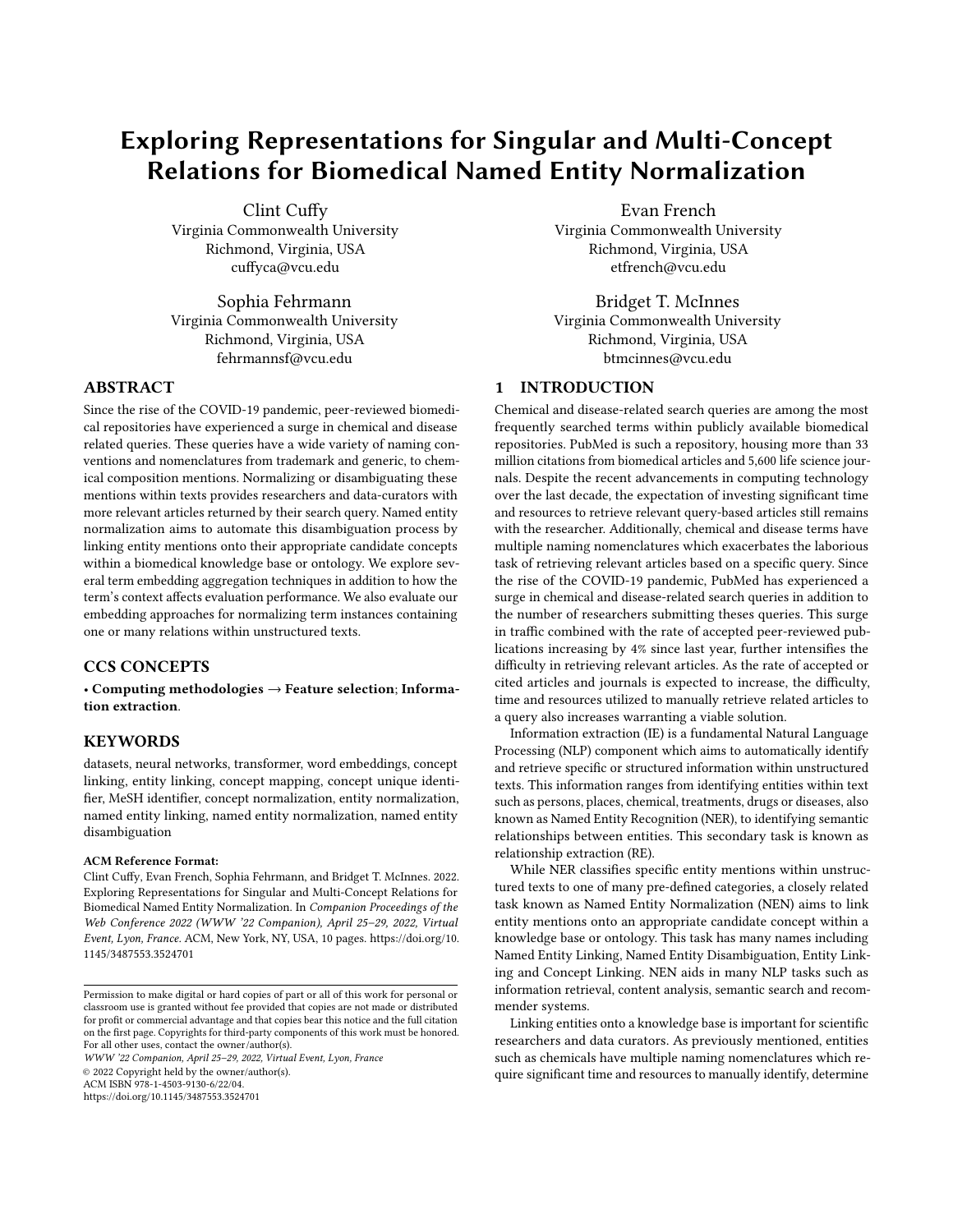WWW '22 Companion, April 25 29, 2022, Virtual Event, Lyon, France Clint Cuy et al. Clint Cuy et al.

| One-To-One Relations |               |        |                |           |        |                           |               |             |                |             |        |                |
|----------------------|---------------|--------|----------------|-----------|--------|---------------------------|---------------|-------------|----------------|-------------|--------|----------------|
| Term Sequence        |               |        |                |           |        |                           |               |             |                |             |        |                |
| <b>Type</b>          | <b>BC5CDR</b> |        |                | BC7T2-CDR |        |                           | BC7T2-NLMChem |             |                | <b>NCBI</b> |        |                |
|                      | P             | R      | F <sub>1</sub> | P         | R.     | F <sub>1</sub>            | P             | R           | F <sub>1</sub> | P           | R      | F <sub>1</sub> |
| Average              | 0.6005        | 0.6728 | 0.6346         | 0.5067    | 0.6534 | 0.5707                    | 0.5030        | 0.6673      | 0.5736         | 0.6190      | 0.5741 | 0.5957         |
| First                | 0.5368        | 0.6299 | 0.5796         | 0.4742    | 0.6232 | 0.5386                    | 0.4734        | 0.6341      | 0.5421         | 0.5463      | 0.5394 | 0.5429         |
| Last                 | 0.4787        | 0.5748 | 0.5223         | 0.4589    | 0.5896 | 0.5161                    | 0.4441        | 0.6172      | 0.5165         | 0.5046      | 0.5174 | 0.5109         |
|                      |               |        |                |           |        | <b>Restricted Context</b> |               |             |                |             |        |                |
| Type                 | <b>BC5CDR</b> |        |                | BC7T2-CDR |        | BC7T2-NLMChem             |               | <b>NCBI</b> |                |             |        |                |
|                      | P             | R      | F <sub>1</sub> | P         | R      | F <sub>1</sub>            | P             | R           | F <sub>1</sub> | P           | R      | F <sub>1</sub> |
| Average              | 0.5780        | 0.6677 | 0.6196         | 0.4956    | 0.6507 | 0.5626                    | 0.4967        | 0.6721      | 0.5712         | 0.6301      | 0.5804 | 0.6043         |
| First                | 0.5319        | 0.6370 | 0.5797         | 0.4786    | 0.6301 | 0.5440                    | 0.4607        | 0.6468      | 0.5381         | 0.5538      | 0.5521 | 0.5529         |
| Last                 | 0.4874        | 0.5767 | 0.6283         | 0.4545    | 0.5999 | 0.5172                    | 0.4538        | 0.6100      | 0.5204         | 0.5311      | 0.5110 | 0.5209         |
|                      |               |        |                |           |        | <b>Full Context</b>       |               |             |                |             |        |                |
| <b>Type</b>          | BC5CDR        |        |                | BC7T2-CDR |        |                           | BC7T2-NLMChem |             |                | <b>NCBI</b> |        |                |
|                      | P             | R      | F <sub>1</sub> | P         | R      | F <sub>1</sub>            | P             | R           | F <sub>1</sub> | P           | R      | F <sub>1</sub> |
| Average              | 0.5790        | 0.6711 | 0.6216         | 0.4972    | 0.6465 | 0.5622                    | 0.4944        | 0.6612      | 0.5658         | 0.6246      | 0.5773 | 0.6000         |
| First                | 0.5231        | 0.6327 | 0.5728         | 0.4764    | 0.6108 | 0.5353                    | 0.4528        | 0.6365      | 0.5292         | 0.5363      | 0.5363 | 0.5363         |
| Last                 | 0.4866        | 0.5782 | 0.5284         | 0.4352    | 0.5786 | 0.4968                    | 0.4433        | 0.6100      | 0.5134         | 0.5300      | 0.5300 | 0.5300         |

Table 2: Strict evaluation metrics for one-to-one relations among all datasets.

Average: Computes the average among all term sub-word embeddings. First: Extracts the rst sub-word embeddings for a given term. Last: Extracts the last sub-word embedding for a given term. Term Sequence: Term embedding is generated only using the term's sequence. Restricted Context: Term embedding is generated using the term sequence in addition to immediate surrounding sequences. Full Context: Term embedding is generated by maximizes the term's context.

| One-To-Many Relations |               |        |                |           |        |                           |               |        |                |             |        |                |
|-----------------------|---------------|--------|----------------|-----------|--------|---------------------------|---------------|--------|----------------|-------------|--------|----------------|
| Term Sequence         |               |        |                |           |        |                           |               |        |                |             |        |                |
| <b>Type</b>           | BC5CDR        |        |                | BC7T2-CDR |        |                           | BC7T2-NLMChem |        |                | <b>NCBI</b> |        |                |
|                       | P             | R      | F <sub>1</sub> | P         | R      | F <sub>1</sub>            | P             | R      | F1             | P           | R      | F <sub>1</sub> |
| Average               | 0.7570        | 0.6225 | 0.6832         | 0.6894    | 0.6246 | 0.6554                    | 0.8525        | 0.6341 | 0.7273         | 0.6929      | 0.5268 | 0.5986         |
| First                 | 0.6621        | 0.6143 | 0.6373         | 0.5931    | 0.6122 | 0.6025                    | 0.7078        | 0.6221 | 0.6622         | 0.6029      | 0.5174 | 0.5569         |
| Last                  | 0.6620        | 0.5389 | 0.5775         | 0.5785    | 0.5690 | 0.5737                    | 0.7506        | 0.5949 | 0.6638         | 0.5765      | 0.4637 | 0.5140         |
|                       |               |        |                |           |        | <b>Restricted Context</b> |               |        |                |             |        |                |
| <b>Type</b>           |               | BC5CDR |                | BC7T2-CDR |        | BC7T2-NLMChem             |               |        | <b>NCBI</b>    |             |        |                |
|                       | P             | R      | F <sub>1</sub> | P         | R      | F <sub>1</sub>            | P             | R      | F <sub>1</sub> | P           | R      | F1             |
| Average               | 0.7600        | 0.6319 | 0.6901         | 0.6925    | 0.6246 | 0.6568                    | 0.8522        | 0.6432 | 0.7331         | 0.7061      | 0.5457 | 0.6157         |
| First                 | 0.6819        | 0.6143 | 0.6463         | 0.6090    | 0.6115 | 0.6103                    | 0.7498        | 0.6160 | 0.6764         | 0.6142      | 0.5174 | 0.5616         |
| Last                  | 0.6312        | 0.5327 | 0.5778         | 0.5766    | 0.5683 | 0.5724                    | 0.7263        | 0.5919 | 0.6523         | 0.5682      | 0.5913 | 0.6597         |
|                       |               |        |                |           |        | <b>Full Context</b>       |               |        |                |             |        |                |
| Type                  | <b>BC5CDR</b> |        |                | BC7T2-CDR |        |                           | BC7T2-NLMChem |        |                | <b>NCBI</b> |        |                |
|                       | P             | R.     | F <sub>1</sub> | P         | R.     | F <sub>1</sub>            | P             | R      | F1             | P           | R      | F1             |
| Average               | 0.7669        | 0.6236 | 0.6879         | 0.6983    | 0.6356 | 0.6655                    | 0.8344        | 0.6407 | 0.7249         | 0.6964      | 0.5426 | 0.6009         |
| First                 | 0.6898        | 0.5972 | 0.6402         | 0.6099    | 0.6019 | 0.6059                    | 0.7330        | 0.6172 | 0.6702         | 0.5993      | 0.5142 | 0.5535         |
| Last                  | 0.6295        | 0.5347 | 0.5782         | 0.5651    | 0.5573 | 0.5612                    | 0.7460        | 0.5913 | 0.6597         | 0.5840      | 0.4826 | 0.5285         |

Table 3: Strict evaluation metrics for one-to-many relations among all datasets.

Average: Computes the average among all term sub-word embeddings. First: Extracts the rst sub-word embeddings for a given term. Last: Extracts the last sub-word embedding for a given term. Term Sequence: Term embedding is generated only using the term's sequence. Restricted Context: Term embedding is generated using the term sequence in addition to immediate surrounding sequences. Full Context: Term embedding is generated by maximizes the term's context.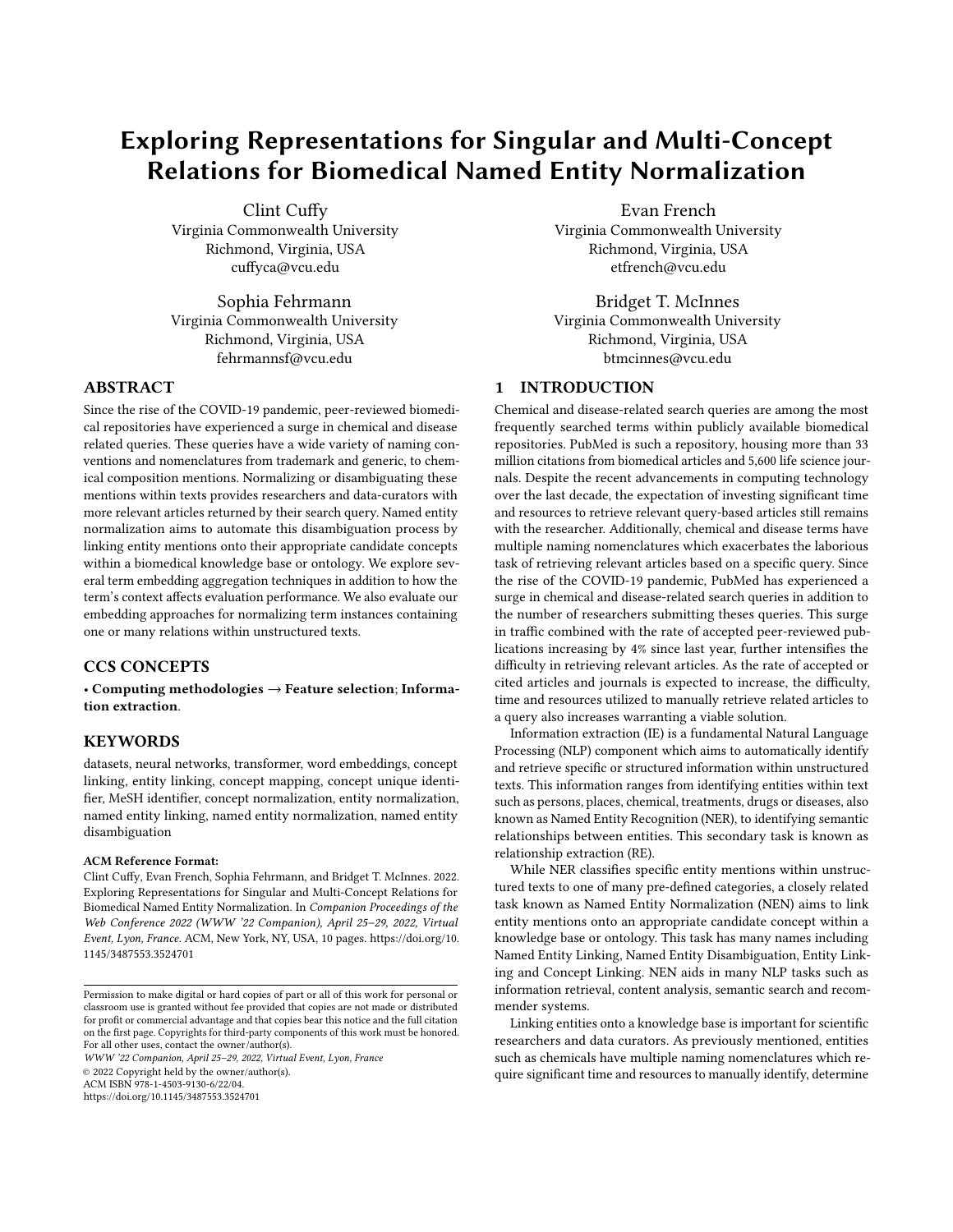| <b>Strict vs. Approximate Results</b> |        |        |           |           |        |               |               |        |             |             |        |        |
|---------------------------------------|--------|--------|-----------|-----------|--------|---------------|---------------|--------|-------------|-------------|--------|--------|
| One-to-One                            |        |        |           |           |        |               |               |        |             |             |        |        |
| Type                                  |        | BC5CDR |           | BC7T2-CDR |        |               | BC7T2-NLMChem |        |             | <b>NCBI</b> |        |        |
|                                       | P      | R      | F1        | P         | R      | F1            | Р             | R      | F1          | Р           | R      | F1     |
| <b>Strict</b>                         | 0.6005 | 0.6728 | 0.6346    | 0.5067    | 0.6534 | 0.5707        | 0.5030        | 0.6673 | 0.5736      | 0.6301      | 0.5804 | 0.6043 |
| Approx                                | 0.6308 | 0.6871 | 0.6502    | 0.6339    | 0.7524 | 0.6678        | 0.5049        | 0.7054 | 0.5792      | 0.7424      | 0.6602 | 0.6782 |
| One-to-Many                           |        |        |           |           |        |               |               |        |             |             |        |        |
| BC5CDR<br>Type                        |        |        | BC7T2-CDR |           |        | BC7T2-NLMChem |               |        | <b>NCBI</b> |             |        |        |
|                                       | P      | R      | F1        | P         | R      | F1            | P             | R      | F1          | Р           | R      | F1     |
| <b>Strict</b>                         | 0.7600 | 0.6319 | 0.6901    | 0.6983    | 0.6356 | 0.6655        | 0.8522        | 0.6432 | 0.7331      | 0.7061      | 0.5457 | 0.6157 |
| Approx                                | 0.7357 | 0.6447 | 0.6764    | 0.7357    | 0.6682 | 0.6784        | 0.8036        | 0.5924 | 0.6590      | 0.7159      | 0.6353 | 0.6481 |

Table 4: Best strict results for each dataset compared against the approximate evaluation method.

performance for classifying both chemical and disease mentions within the BC5CDR dataset using mention-level precision (P), recall  $(R)$  and f1-score (F1) metrics as described by Mohan, et $3$ al We note their single task model for NEN achieves the best performance among all approaches. We report these results in Table 5.

Their model utilizes the sequence containing a given NEN term in addition to its immediate surrounding sequences as context to generate term embeddings for one-to-one relation linking to candidate concepts. In comparison to this approach, our model evaluates performance using two additional types of context aggregation techniques: 1) only using the sequence containing the NEN term, and 2) maximizing the encoder token bu er by including all context surrounding the NEN term sequence. While both models classify one-to-one NEN instances for chemicals and diseases, we also incorporate classifying one-to-many relations and evaluate performance between the two types of NEN relation classi cation approaches.

| BC5CDR                               |  |                            |                        |  |  |  |  |  |  |
|--------------------------------------|--|----------------------------|------------------------|--|--|--|--|--|--|
| Description                          |  | R                          | F1                     |  |  |  |  |  |  |
| Wiatrak, et al. 0.6498 0.6291 0.6393 |  |                            |                        |  |  |  |  |  |  |
| One-to-One                           |  | $0.6005$ $0.6728$ $0.6346$ |                        |  |  |  |  |  |  |
| One-to-Many                          |  |                            | $0.7570$ 0.6225 0.6832 |  |  |  |  |  |  |

Table 5: Wiatrak, et al. (2020) - Entity-Level Single Task Results

Analysis between these two methods demonstrate that their model makes predictions of slightly higher relevance for one-to-one relations, but o ers a lower rate of correct classi cation for its predictions. Our model makes slightly less relevant predictions while achieving a higher rate of correct prediction classication. We attribute this to our model incorrectly classifying instances as conceptless. Overall, performance between the two approaches show our one-to-one approach achieves comparable F1 performance. Given the approach of embedding generation for the listed one-to-one relations in Table 5, we list our comparable one-to-many relation approach to demonstrate the e ect of integrating one-to-many relationships during model training. This resulted in a sizeable increase in precision, exceeding both one-to-one approaches, while demonstrating similar recall performance to the Wiatrak model.

#### 7 ERROR ANALYSIS

During an analysis of the data, we found many NEN instances containing one-to-many relations which were not labeled as composite mentions within the BC5CDR, BC7T2-CDR and NCBI datasets. Furthermore, the BC7T2-NLMChem dataset does not label any of its one-to-many relation instances as composite mentions. (see Table 1). We provide an example of an unlabeled composite NEN instance in Figure 4 of the appendix section.

If we rely on the composite mention labels to be present within the data while foregoing proper data analysis and data-processing practices, this will negatively a ect model generalizability and evaluation performance of one-to-one models. This is due to a term having multiple linked candidate concepts. During training, the model will backpropagate the respective error for each candidate concept linked to a given term independently. This also decreases evaluation performance as the model is more likely to choose the linked concept identi er that occurs more frequently with the term for one-to-one relations. Moreover, if only one candidate concept is chosen among the set linking to a term, this will also negatively a ect evaluation performance as we cannot be certain which candidate concept holds more importance among the set nor which will be used for strict evaluation.

We also found instances within the NCBI dataset labeled as composite mentions, which only contained a single linked candidate concept. These instances are omitted from one-to-one model training since they are assumed to contain multiple linked concepts to a term. Since these instances do not contain multiple candidate concepts, they provide no benet to model generalization utilizing their composite mention label.

Further analysis of the NCBI data, shows that the individual mentions for each identi ed composite mention are not labeled. This indicates that our one-to-many models are training on both the unlabeled individual mention and labeled composite mention for each term containing both types of mentions; if the individual mention exists within the data. This can also a ect model generalizability and reduce overall evaluation performance. Additionally, if we combine this with the number of existing unlabeled composite mentions noted within the dataset and number of single-concept composite mentions, we believe these factors demonstrate the lack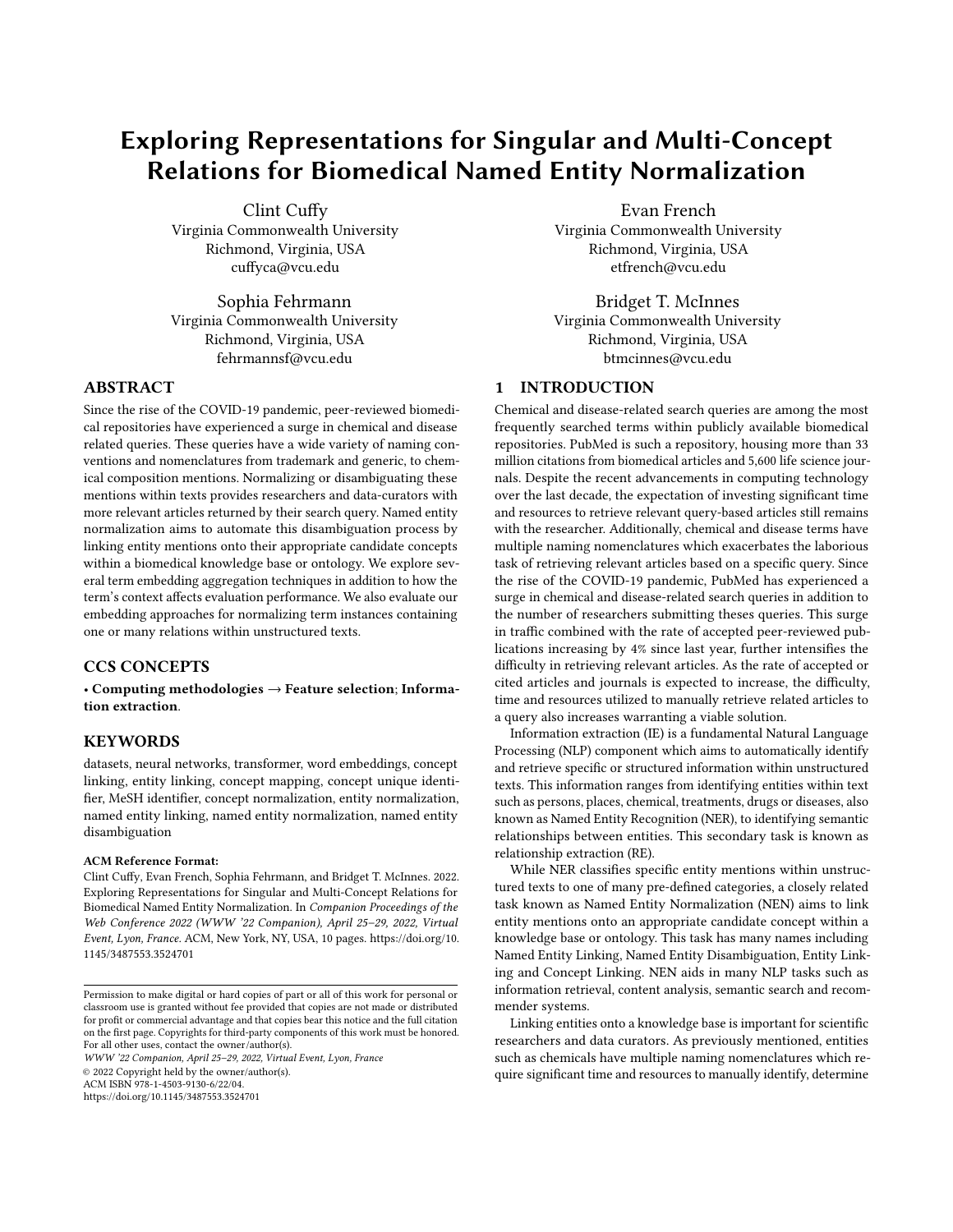of noticeable change in performance while capturing these oneto-many relations versus their one-to-one counterparts using this dataset.

While the BC5CDR, BC7T2-CDR and NCBI datasets contain many unlabeled composite mention instances, the BC7T2-NLMChem contains no labeled composite mention instances. However, one-to-Further work includes rening the BioBERT encoder for each many NEN instances exist within the dataset. Despite this nding, we noted an increase in performance within our one-to-many approaches for all embedding types when compared to the one-to-one approaches. Similar to our previous ndings, performance when identifying one-to-one relations will be negatively a ected due to the model treating each linked candidate concept to the same term as a separate instance. i.e. backpropagation will occur for each linked candidate concept to a term independently. This prevents the model from achieving an optimal one-to-one mapping solution, often assigning the concept identi er with the highest frequency to the term. We believe the one-to-many model performance increase relates to fewer unlabeled individual mentions within the dataset when compared our NCBI ndings.

Further analysis our models show that the concept-less label is incorrectly assigned more frequently than any other class. However, this depends on the dataset evaluated. We noted this trend holds true with and without class weighting the concept-less label lower than all other concept identi er labels.

#### 8 CONCLUSIONS

Within this study, we examine multiple approaches for generating term embeddings used for NEN and how each term's context a ects evaluation performance. Additionally, we provide a comparison of our approaches for mapping one-to-one and one-to-many relations. While we found averaging provides the best evaluation performance for classifying both one-to-one and one-to-many relations, it is important to note our ndings are task dependant and a comprehensive analysis of all embedding types should be considered when generating term embeddings for each data-source.

Our approaches for including context while generating high quality embeddings demonstrates that using the term's sequence provides the highest quality embeddings when classifying one-to-one relations among all datasets. Conversely, we found that term context a ects evaluation performance when classifying one-to-many relations. Results show that including more context when classifying one-to-many relations improved evaluation performance in comparison to only utilizing the term's sequence. This further emphasizes that all approaches should be considered when generating high quality term embeddings. Despite our ndings, context should always be provided when generating term representations as these representations are contextualized given the co-occurring words within the containing sequence. This provides the model with greater semantic information content given the term's surrounding context which is further utilized as a means of term disambiguation for linking onto an ontology.

Between our one-to-one and one-to-many relations, we found our one-to-many relations consistently performed better than our one-to-one relation models. While this trend shows promise in quantifying these relationships, we also noted several concerns within each dataset which we believe has detrimental e ects on

model generalizability thereby evaluation performance. Proper dataanalysis and processing techniques will aid in mitigating concerns such as these.

#### 9 FUTURE WORK

dataset while training our attached classi cation layer. We believe this will improve model performance while reducing the number of epochs necessary for model generalization. Other works include utilizing other BERT-based models such as BioMegatron. [This biomedical BERT-based model which contains up to 1.2 billion parameters and over 50,000 vocabulary elements. Compare this to BioBERT base model's 110 million parameters and 30,522 element vocabulary, we believe a notable performance increase can be achieved. Furthermore, we propose improving performance by classifying unlabeled one-to-many relationships as composite mentions within each dataset. As our one-to-one models omit instances labeled as composite mentions and our one-to-many models include instances labeled as composite mentions, we theorize an improvement in evaluation performance for both relation types will be eminent.

Other future works include implementation of an end-to-end joint-learning system which incorporates related tasks such as NER and entity typing in addition to architectural design changes. These additions when combined with incorporating techniques to mitigate the issues noted within our data analysis and approachspeci c discussion sections, we believe implicit information shared among these tasks will provide higher quality representations while achieving higher generalization performance. Additionally, as our proposed approaches depend on a xed vocabulary of candidate concepts to evaluate prediction performance, architectural design choices such as learning the mappings between term and concept representations using a similarity loss function can further improve model performance for NEN while providing a more generalizable model.

# ACKNOWLEDGMENTS

We thank the anonymous reviewers for constructive comments on the paper.

EF was supported by CTSA award No. UL1TR002649 from the National Center for Advancing Translational Sciences. BTM was supported in part by the National Science Foundation under Grant No. 1939951.

#### **REFERENCES**

- [1] Rico Angell, Nicholas Monath, Sunil Mohan, Nishant Yadav, and Andrew Mc-Callum. 2021. Clustering-based Inference for Biomedical Entity Linking. In Proceedings of the 2021 Conference of the North American Chapter of the Association for Computational Linguistics: Human Language Technologies 2608.
- [2] Alan R Aronson. 2001. E ective mapping of biomedical text to the UMLS Metathesaurus: the MetaMap program.. Proceedings of the AMIA Symposium erican Medical Informatics Association, 17.
- François Chollet et al. 2015. Keras. https://keras.io.
- [4] Rezarta Islamaj Do§an, Robert Leaman, and Zhiyong Lu. 2014. NCBI disease corpus: A resource for disease name recognition and concept normalization. Journal of Biomedical Informatids (2014), 1 10. https://doi.org/10.1016/j.jbi. 2013.12.006
- [5] Rezarta Islamaj, Robert Leaman, Sun Kim, Dongseop Kwon, Chih-Hsuan Wei, Donald C. Comeau, Yifan Peng, David Cissel, Cathleen Coss, Carol Fisher, Rob Guzman, Preeti Gokal Kochar, Stella Koppel, Dorothy Trinh, Keiko Sekiya, Janice